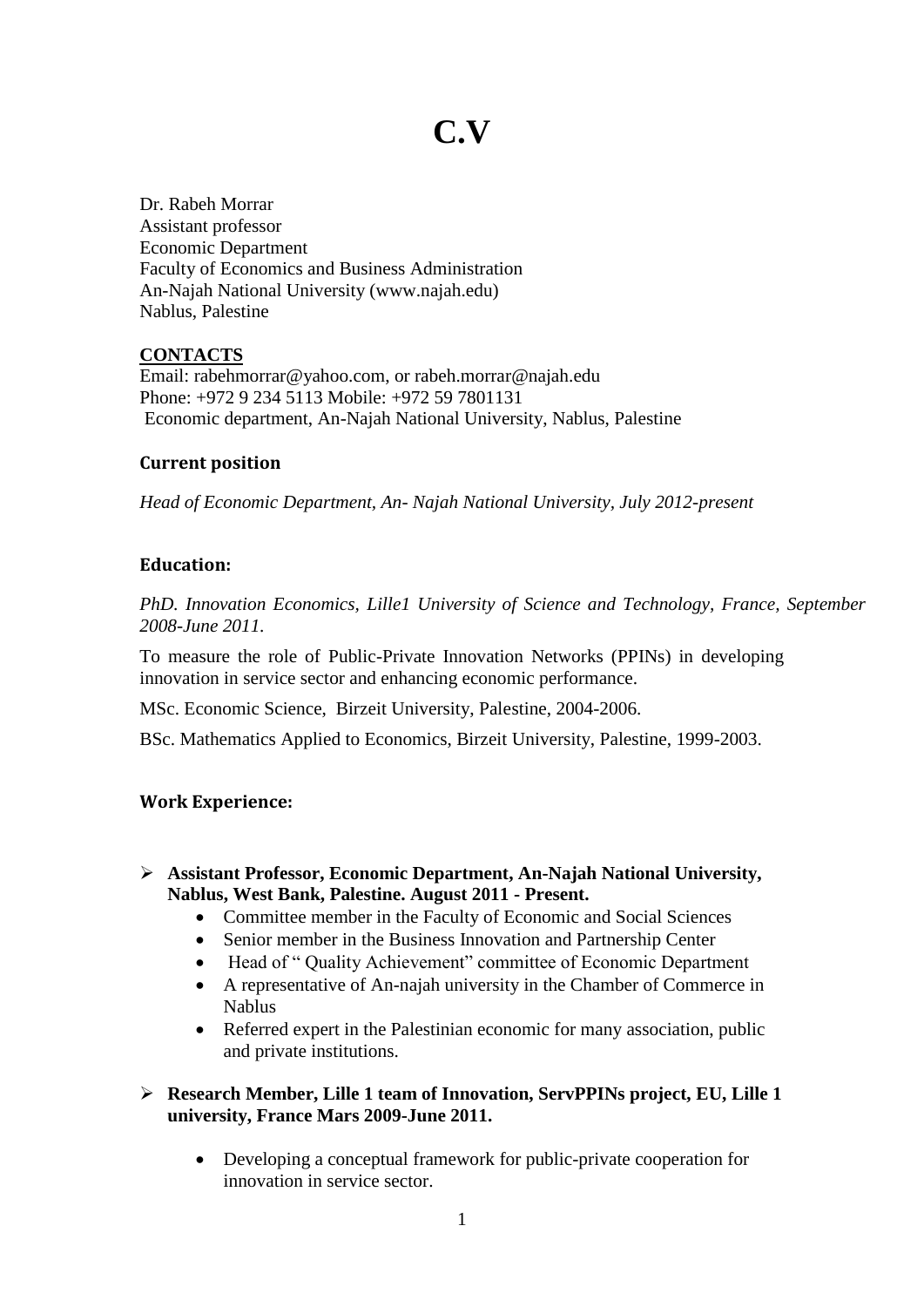- Developing empirical works about the relationship between PPINs and innovation in services.
- Instructor, Economic Department, An-Najah National University, Palestine, January 2007 – July2008

.

- *Instructor, Economic Department, Birzeit University, Palestine, Summer, 2007.*
- $\triangleright$  CEO, The director of a private firm in Palestine named Business Enabling and Support Team (BEST) which introduce consulting, solutions, researches and studies, data collection and analysis, trainings, cost-effectiveness analysis, performance assessment for private and public sectors as well as NGO's**,** from 2012-now.

## **Senior member in the Palestinian National Team to WTO membership, USAID funded project, 2010-2013**

- Prepare the membership application together with a memorandum of the Palestinian trade policy.
- Building skills and abilities in the field of multilateral trade relations in order to judge whether the PA will benefit from joining the WTO
- Increasing the competence of the WTO unit at the Ministry of National Economy
- Building a professional and up-to-date staff in the field of WTO and multilateral trade in order to diagnose the benefits to emerge from joining the WTO.
- Preparing reports about trade strategy and policy, which represent the solid base for joining the WTO
- Prepare high quality papers which prepare the PA's eligibility to obtain the membership.
- Modify the membership application based on the WTO rules rather than the Paris Protocol, i.e. Palestine as a separate customs territory.
- Examine and evaluate consequences of the membership on the Palestinian economics
- Study the experience of member neighboring countries to learn a lesson on the Palestinian route to achieve the membership.
- Writing policy papers and reports both in Arabic and English for the Palestinian ministry of Economic which analyze and describe the trade potentials of Palestinian service sectors.

## **Senior member in the Palestinian team for developing National Export Strategy, EU funded project, 2011-present**

- Cost-effectiveness assessment of trade policies across Palestinian sectors using qualitative and quantitative research techniques
- Data collection and analysis to forecast the export capacities of Palestinian economic
- assessment of export strategies at micro and macro level.
- Support the formulation of National Export Strategy (NES) documents, in full partnership with the Ministry of National Economy (MoNE) and Palestine Trade Center (PalTrade)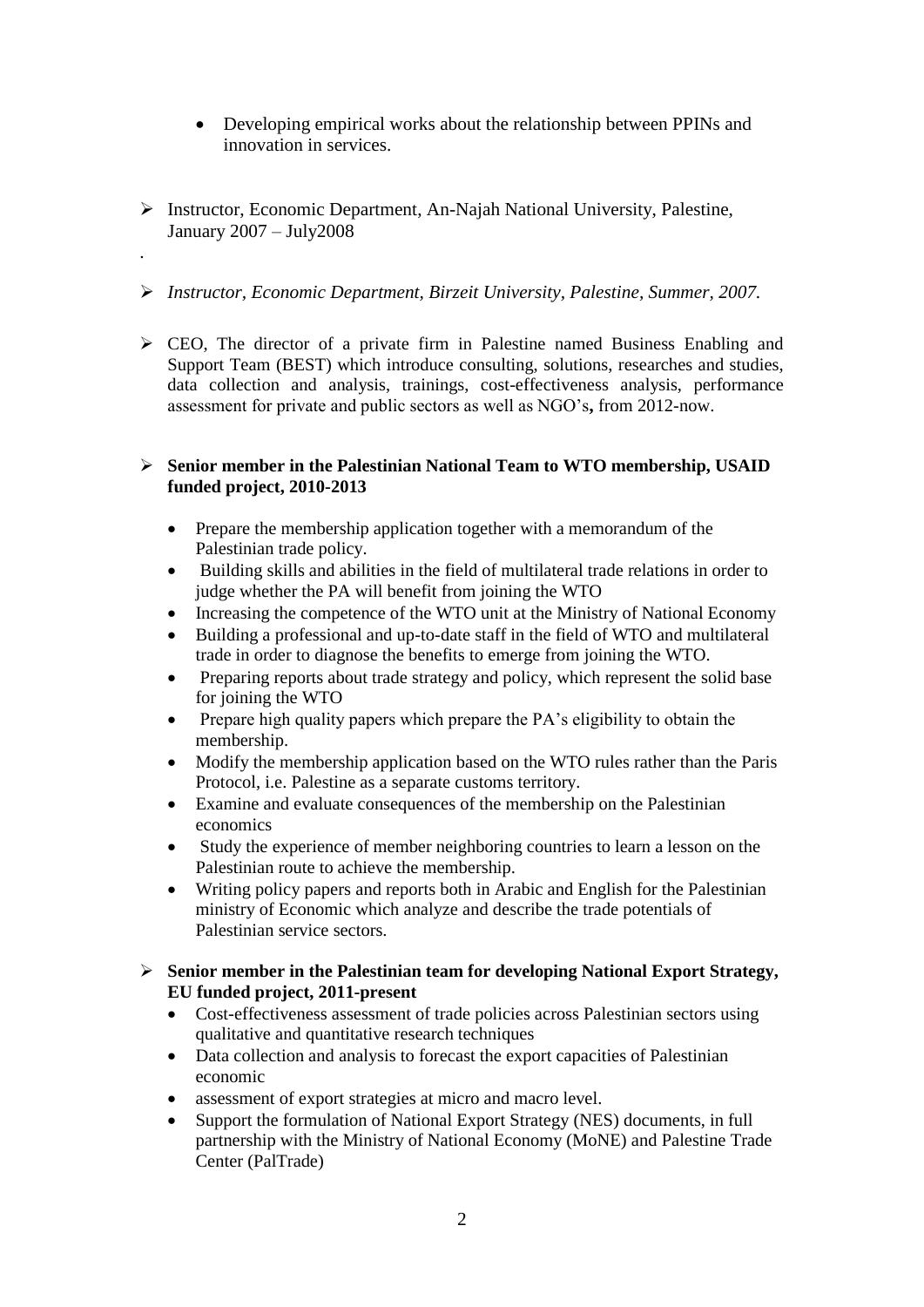• Prepare in-depth studies for the major economic sector to reveal the weakness and strength actors in relevant with exporting efforts, in collaboration with other stakeholders

#### **Publications**

**1.** Morrar, R. 2014. Innovation in French services compared to manufacturing, Journal of Inno-vation Economics and management

**2.** Morrar, R. 2014. Innovation in service sector, a survey of literature, Journal of Technology In-novation Management.

**3.** Morrar, R. 2014. The Economic and Social Situation in Gaza, Annual report, Palestinian Economic Council for Development and Reconstruction (PECDAR), Palestine.

**4.** Morrar, R., F.Gallouj. 2014. Service sector in Palestine, growth in services but not in produc-tivity, accepted in Service Industries Journal

**5.** Morrar, R. 2013. PPINs and economic performance in Palestine, Going Global conference, Dubai, 2013

**6.** Morrar, R., F. Gallouj, Hammadou, H. 2012. Public private innovation networks and innovation activities in French services firms, Journal of Innovation Economics and Management.

**7.** Morrar, R. 2011. Innovation in Lyonbiopole innovation network, second Asia-Pacific Innova-tion Conference", Tokyo, Japan.

**8.** Morrar, R. 2011. Conceptual framework for public private innovation network (PPIN): a tech-nological perspective, Participatory Innovation Conference, Sonderberg, Denmark.

**9.** Morrar, R. 2010. Impact of innovation in France on economic performance, MICRO-DYN summer school, Cambridge, UK.

**10.** Vertical Integration in Palestinian Industry, Part of Master Degree, 2005.

**11.** Effect of E-commerce on Palestinian Economic Performance, Part of Master Degree, 2005.

#### **Conferences and workshop**

1. "The Role of ICTS in Enhancing the Service Sector Productivity in Palestine, The XXIV International RESER Conference, Helsinki, 2014. 2. "Finding Growth through Service Activities in Barren Times", Aix en Prevence, France, September, 2013.

3. "Going Global" conference, Dubai, March, 2013.

4. "6th UK Social Network" Conference, Manchester University, UK, April, 2010.

5. "Contracts, Procurements, Public-Private Arrangements" conference, Sorbonne, Paris, 14-15 June, 2010.

6. "The 1st Brazilian Symposium on Services Science – SBCS", Brasilia, Brazil, November, 2010.

7. "Day of doctorate students", Lille1 University, France.

8. "Public Procurement of Participatory Innovation" Conference in Sønderborg, Denmark, 13-15 January, 2011.

9. "International Conference on Innovation, Management and Technology", Dubai, 2011.

10. "Second Asia-Pacific Innovation Conference", Tokyo, Japan, April, 2011.

11. MICRO-DYN summer school, Cambridge, UK, September, 2010.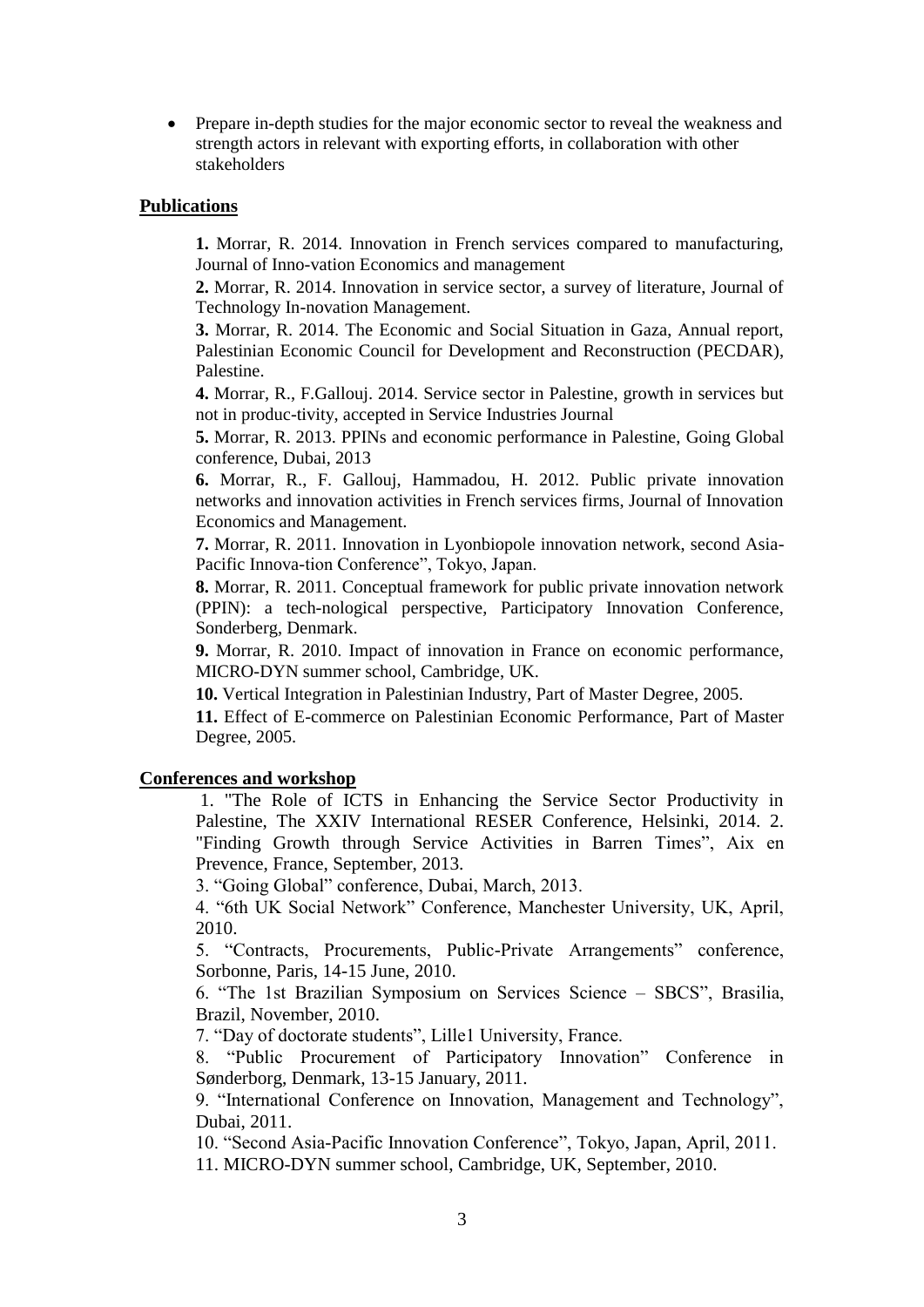12. Workshop in Ucinet program for Social Network Analysis, Manchester University, UK, April, 2010.

13. Summer school for Multilevel Analysis, Institute of Political studies of Lille, (University of Lille 2), 1-8 July, 2010.

# **Seminars and training course**

1. TOT training about Entrepreneurship and Business plan, Ramallah, 2013. 2. SAS Seminars, Lille University, 2010.

3. Seminars in "Research, Innovation and Development", Innovation Week, Mobility center Nord Pas de Calais, Lille, France, 2011.

4. Seminar in innovation network, Palais Bourbon, Paris, June, 2011.

5. Seminars in different subjects in economics organized every week by Equippe and Clersé; Lille1 University.

6. UCINET program for SNA at university of Manchester, 2010.

7. Network analysis by SAS, Lille1 University, 2010.

8. SPSS seminars, Birzeit University, Palestine, 1999-2006.

# **Professional assignments and consultances**

1. Consultant for Developing National Export Strategy project, Ministry of National Economic and Paltrade, EU funded project, 2011-2014.

2. Consultant for the Palestinian National Team to WTO membership project, USAID funded project, 2011-2013.

3. Strategic Plan for Safa manufactory, BEST consultation, Nablus, 2013. 5

4. Developing the curriculum for accounting program in Khadouri University, World Bank funded project, 2014.

5. Feasibility Study for the Safa manufactory, BEST consultancy. Client: The Private Sector.

6. Feasibility study for meat Manufactory in Ramallah, Minaret firm. Client: the private sector

7. Feasibility study for Al-Bireh Slaughterhouse, Al-Bireh Municipality. Client, local governance.

8. Financial analyst for the Feasibility Study for the Construction of Bir Nabala Hospital, Universal Group for Engineering and Consulting. Client: Kind Hearts

## **Training activities**

1. Korean Palestinian IT Institute of Excellence, Training entrepreneurship, innovation and business plan in "My Business Starts with an Idea" project, 2012.

2. PalTel Group, Training forecasting methods using SPSS and E-views, 2013.

2. Training SPSS, SAS in several institutes in Ramallah and Nablus.

## **Teaching activities**

- 1. Innovation and Entrepreneurship
- 2. R&D management (Master level)
- 3. Procurement management (Master level)
- 4. International trade (Master level)
- 5. Microeconomics
- 6. Macroeconomics